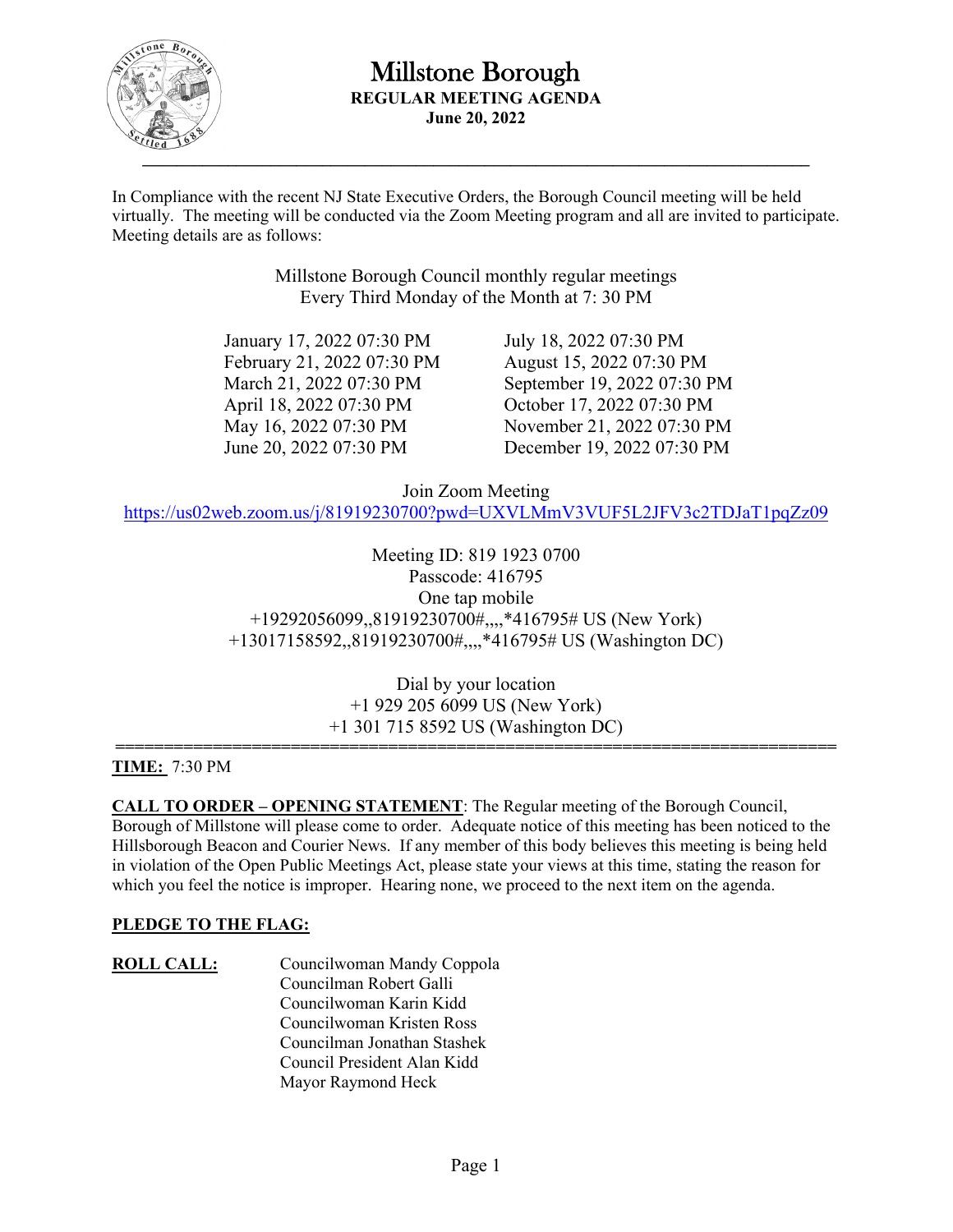

# Millstone Borough **REGULAR MEETING AGENDA**

**June 20, 2022** 

===========================================================================

#### Also Present:

#### **MINUTES:**

• May 16, 2022 Regular meeting minutes (XX abstain)

#### **REPORTS:**

- Assessor –
- $\bullet$  Clerk –
- Emergency Management (OEM/State Police/Fire) –
- Finance/Tax Collection –
- $\bullet$  Historic Commission –
- Recreation Commission –

### **COUNCIL REPORTS:**

- Buildings and Grounds -
- Planning Board –
- Traffic and Roads -

#### **MAYOR'S REPORT:**

#### **MEETING OPEN TO THE PUBLIC:**

- Motion to Open the Meeting to the Public
- Motion to Close the Meeting to the Public

### **CLAIMS FOR PAYMENT**

#### **RESOLUTION AUTHORIZING THE PAYMENT OF CLAIMS AGAINST THE BOROUGH OF MILLSTONE**

**WHEREAS,** request for payment has been made in connection with the attached claims against the Borough of Millstone as shown on the attached detail; and

**WHEREAS,** the Chief Financial Officer has certified the availability of funds to pay for the following claims; and

**NOW, THEREFORE, IT IS HEREBY RESOLVED BY THE MAYOR AND COUNCIL OF THE BOROUGH OF MILLSTONE IN THE COUNTY OF SOMERSET, NEW JERSEY,** that the proper Borough Officials are hereby authorized to pay the following bills, subject to and contingent upon appropriation of sufficient funds and that this authorizing Resolution be and is hereby made a part of the official records of the Borough of Millstone.

#### **NEW BUSINESS:**

 **RESOLUTION TO RENEW THE LIQUOR LICENSE FOR MILLSTONE WINE AND LIQUORS FOR LICENSE YEAR 2022/2023.**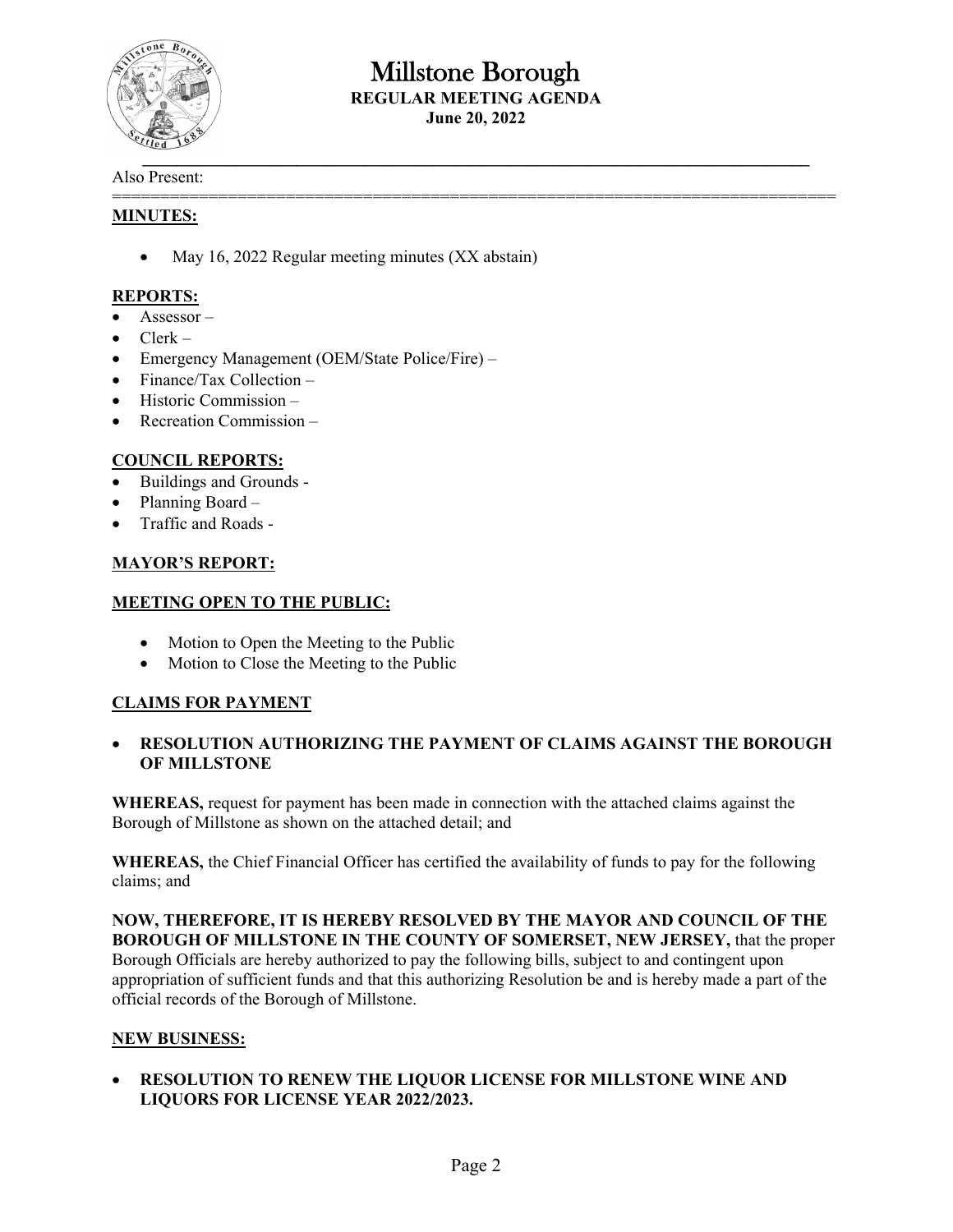

**WHEREAS,** Millstone Wine and Liquors has satisfied its requirements for renewal approval from the State of NJ and Borough of Millstone;

 **NOW, THEREFORE, BE IT RESOLVED** by the Borough Council of the Borough of Millstone, that it hereby authorizes the renewal of the following liquor license effective July 1, 2022

| LICENSEE/ADDRESS              | <b>TYPE</b>                       | LICENSE NO.     |
|-------------------------------|-----------------------------------|-----------------|
| Millstone Wine & Liquors Inc. | <b>Plenary Retail Consumption</b> | 1812-33-002-006 |
| 1377 Main Street              |                                   |                 |
| Millstone, NJ 08844           |                                   |                 |

#### **RESOLUTION AUTHORIZING SUBMISSION OF A STRATEGIC PLAN FOR THE HILLSBOROUGH-MILLSTONE MUNICIPAL ALLIANCE GRANT FOR THE FISCAL YEAR 2022-2023**

**WHEREAS,** the Governor's Council on Alcoholism and Drug Abuse established the Municipal Alliances for the Prevention of Alcoholism and Drug Abuse in 1989 to educate and engage residents, local government and law enforcement officials, schools, nonprofit organizations, the faith community, parents, youth and other allies in efforts to prevent alcoholism and drug abuse in communities throughout New Jersey.

**WHEREAS,** The Borough Council of the Borough of Millstone, County of Somerset, State of New Jersey recognizes that the abuse of alcohol and drugs is a serious problem in our society amongst persons of all ages; and therefore has an established Municipal Alliance Committee; and,

**WHEREAS,** the Borough Council further recognizes that it is incumbent upon not only public officials but upon the entire community to take action to prevent such abuses in our community; and,

**WHEREAS,** the Borough Council has applied for funding to the Governor's Council on Alcoholism and Drug Abuse through the County of Somerset;

**NOW, THEREFORE, BE IT RESOLVED** by the Borough of Millstone, County of Somerset, State of New Jersey hereby recognizes the following:

1. The Borough Council does hereby authorize submission of a strategic plan for the Hillsborough-Millstone Municipal Alliance grant for fiscal year 2022-2023 in the amount of:

| <b>DEDR</b> | \$10,751.34 |
|-------------|-------------|
| Cash Match  | \$2,687.83  |
| In-Kind     | \$8,063.51  |

- 2. The Borough Council acknowledges the terms and conditions for administering the Municipal Alliance grant, including the administrative compliance and audit requirements.
- 3. The Borough Council accepts subsequent award of this grant.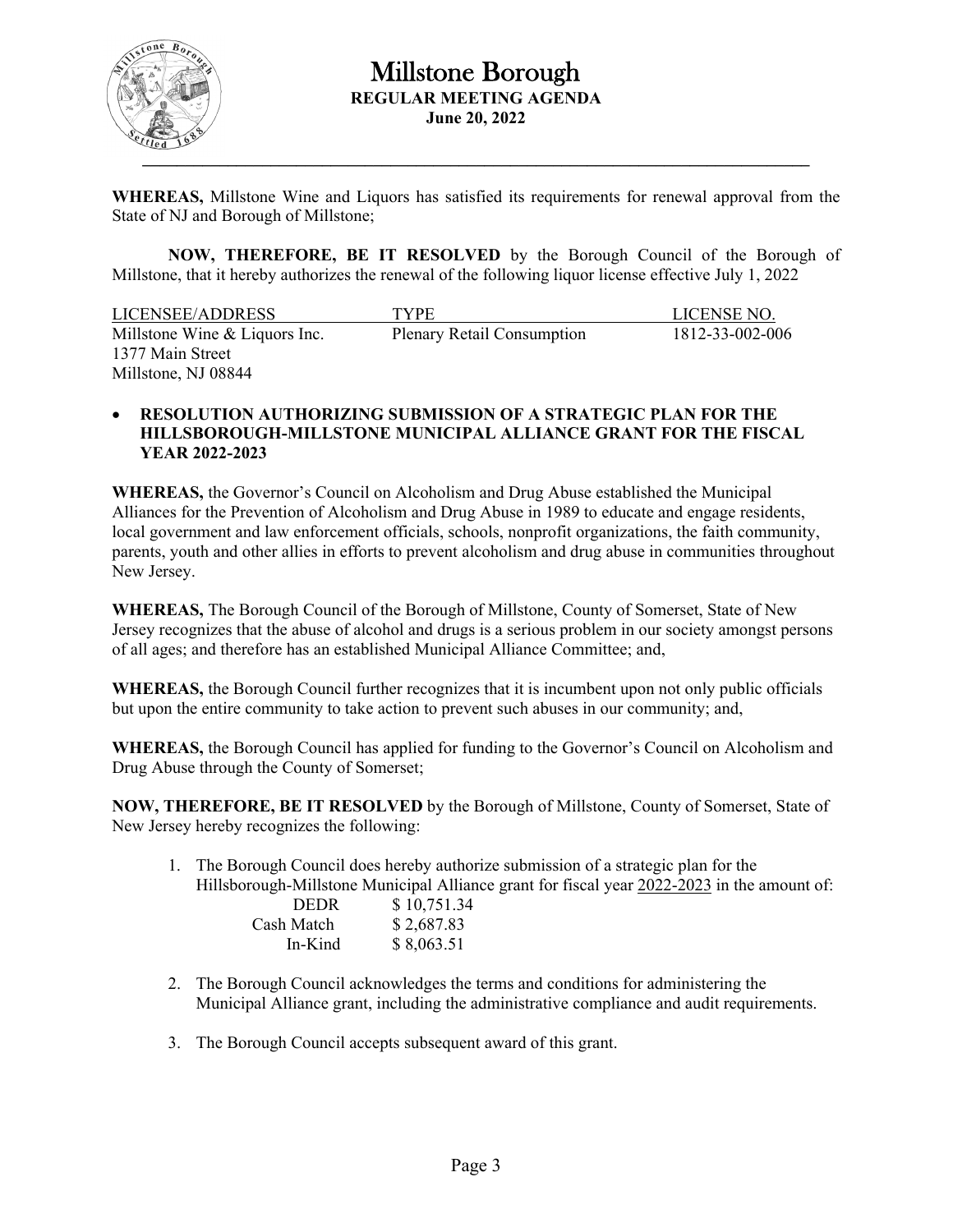

## **OLD BUSINESS:**

- $\bullet$  Sewers –
- $\bullet$  LEPC –
- FEMA/Mitigation
- Comcast Franchise Renewal
- Status of PILOT
- Mindel Property

#### **EXECUTIVE SESSION (if necessary):**

**WHEREAS**, the law commonly known as the "Sunshine Law" requires that Borough Council meetings be open to the public except for the discussion of certain subjects; and

**WHEREAS**, the "Sunshine Law" requires that a closed session be authorized by Resolution;

**NOW, THEREFORE, BE IT RESOLVED** by the Borough Council of the Borough of Millstone that the balance of this meeting shall be closed to the public; and

**BE IT FURTHER RESOLVED,** that the meeting shall be adjourned at the end of the closed session; and

BE IT FURTHER RESOLVED, that the subjects to be discussed and the time of public release of the minutes of the closed session are indicated below:

 TIME WHEN AND THE CIRCUMSTANCES UNDER WHICH THE SUBJECT MATTER SUBJECT MATTER CAN BE DISCLOSED Contract Negotiations When the matter is concluded.

**ADJOURNMENT of Regular Meeting:**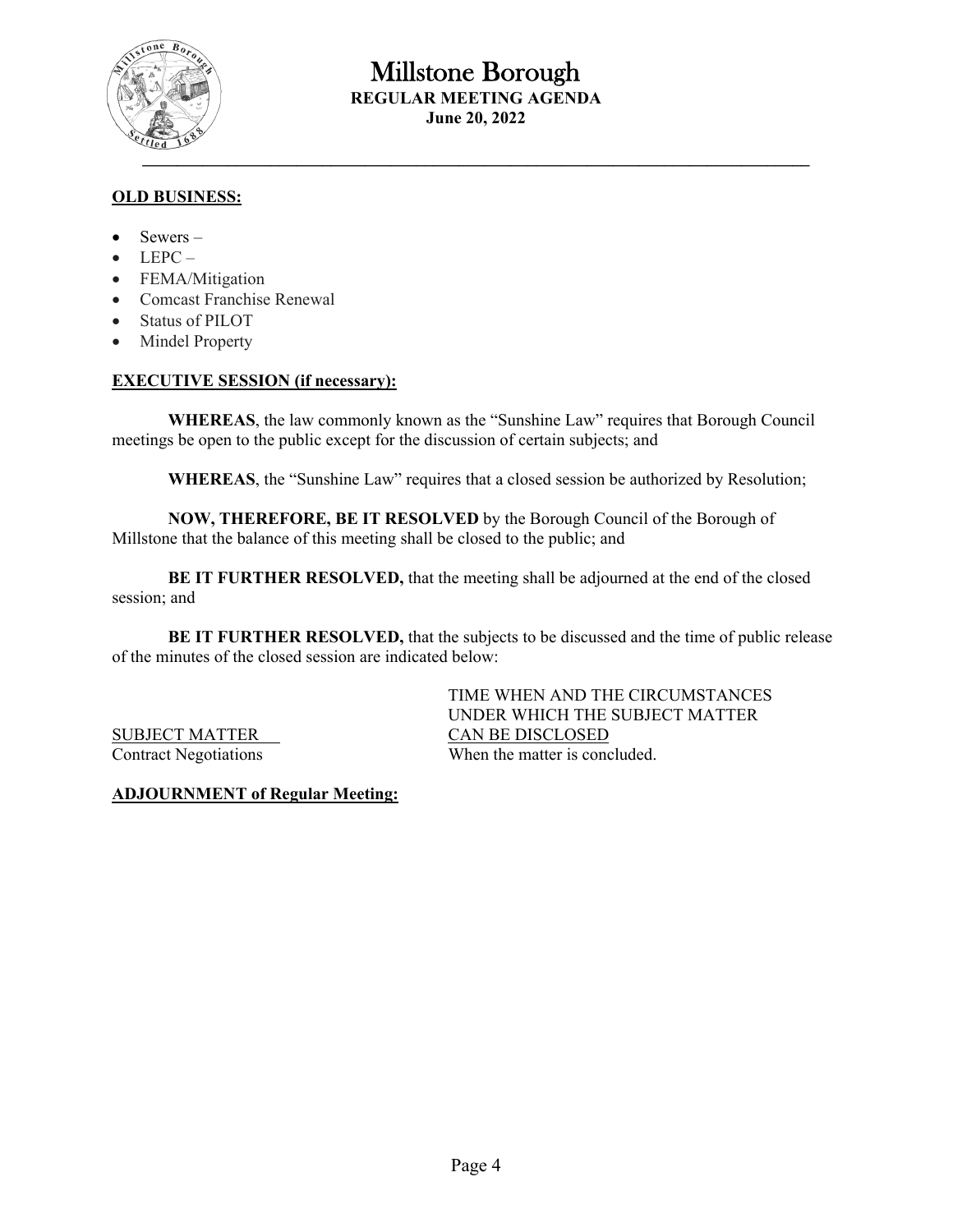

# **Millstone Borough Claims list**

| June 14, 2022<br>$11:37$ PM                                                                                                         |        |                                                | Millstone Borough<br>Purchase Order Listing By P.O. Number |                                                                                            |                                |                                          |          |                                 |                                                                                  |                  | Page No: 1                                    |
|-------------------------------------------------------------------------------------------------------------------------------------|--------|------------------------------------------------|------------------------------------------------------------|--------------------------------------------------------------------------------------------|--------------------------------|------------------------------------------|----------|---------------------------------|----------------------------------------------------------------------------------|------------------|-----------------------------------------------|
| P.O. Type: All<br>Range: First<br>to Last<br>Format: Detail with Line Item Notes<br>Include Non-Budgeted: Y                         |        |                                                | Paid Date Range: 05/17/22 to 12/31/22                      | Open: N<br>Rcvd: N<br>Bid: Y                                                               | Paid: Y<br>Held: N<br>State: Y | Void: N<br>Aprv: N<br>Other: Y Exempt: Y |          |                                 |                                                                                  |                  |                                               |
| $P_0$ #<br>PO Date Vendor<br><b>Item Description</b>                                                                                |        | Amount Charge Account                          | Contract PO Type<br>Acct Type Description                  |                                                                                            |                                |                                          |          | First<br>Stat/Chk Enc Date Date | Rcvd                                                                             | Chk/Void<br>Date | Invoice                                       |
| 21-00102 09/21/21 MOTTMACD MOTT MACDONALD<br><b>6 CONCEPTUAL DESIGN FOR SANITARY</b><br>SEWER SYSTEM/PUMP STATION                   |        | 1,390.00 C-04-55-222-011                       | B                                                          | <b>B RESERVE FOR PRELIMINARY EXPENSES</b>                                                  |                                |                                          | P        |                                 |                                                                                  |                  | 112 09/21/21 06/13/22 06/14/22 507452374      |
| INV NO. 5 507452374 BILL DATED 5/26/22,<br>95% COMPLETE                                                                             |        |                                                |                                                            |                                                                                            |                                |                                          |          |                                 |                                                                                  |                  |                                               |
| 22-00003 01/10/22 COMPASSM COMPASSMSP<br>13 MICROSOFT 365 LICENSE-JUNE<br>14 MICROSOFT EMAIL PLAN-JUNE                              | 108.50 | 12.50 2-01-20-140-200<br>96.00 2-01-20-140-200 | B                                                          | B INFORMATION TECHNOLOGY - OTHER EXPENSES P<br>B INFORMATION TECHNOLOGY - OTHER EXPENSES P |                                |                                          |          |                                 | 5316 02/11/22 06/13/22 06/14/22 161072<br>5316 06/01/22 06/13/22 06/14/22 161072 |                  |                                               |
| 22-00006 01/11/22 PSEG<br><b>PSE&amp;G</b><br>7 ELEC; 66-363-804-03; AMWELL ROAD<br>BILL DATE: JUNE 6, 2022<br>MAY $5 - JUNE$ 3     |        | 103.49 2-01-31-435-205                         | В<br><b>B STREET LIGHTING</b>                              |                                                                                            |                                |                                          | <b>P</b> |                                 |                                                                                  |                  | 5328 05/01/22 06/13/22 06/14/22 BILL:6/6/22   |
| 22-00007 01/11/22 PSEG<br>PSF&G<br>7 ELEC; 65-081-353-09; AMWELL&MAIN<br>BILL DATE: JUNE 6, 2022<br>MAY 5 - JUNE 3                  |        | 106.05 2-01-31-435-205                         | R<br><b>B STREET LIGHTING</b>                              |                                                                                            |                                |                                          | P        |                                 |                                                                                  |                  | 5329 05/10/22 06/13/22 06/14/22 BILL: 6/6/22  |
| 22-00008 01/11/22 PSEG<br><b>PSE&amp;G</b><br>7 ELEC; 13-014-015-01; VARIOUS<br><b>BILL DATE: JUNE 10, 2022</b><br>$MAY$ 5 - JUNE 3 |        | 706.61 2-01-31-435-205                         | В<br><b>B STREET LIGHTING</b>                              |                                                                                            |                                |                                          | P.       |                                 |                                                                                  |                  | 5330 05/10/22 06/14/22 06/14/22 BD: 6/10/22   |
| 22-00011 01/30/22 NJAMWATE NJ AMERICAN WATER<br>6 ACCT 210022093410; MAIN ST<br>BILL DATE: MAY 19, 2022<br>APR 20 - MAY 17          |        | 31.44 2-01-26-300-200                          | B                                                          | <b>B BUILDINGS&amp;GROUNDS-OTHER EXPENSES</b>                                              |                                |                                          | P        |                                 |                                                                                  |                  | 5324 03/01/22 06/14/22 06/14/22 BD: 5/19/22   |
| 22-00012 01/30/22 NJAMWATE NJ AMERICAN WATER<br>6 ACCT 210022797651; HYDRANTS                                                       |        | 1,066.72 2-01-25-265-202                       | В<br><b>B FIRE HYDRANT SERVICE</b>                         |                                                                                            |                                |                                          |          |                                 |                                                                                  |                  | P 5325 01/30/22 06/14/22 06/14/22 BD: 5/18/22 |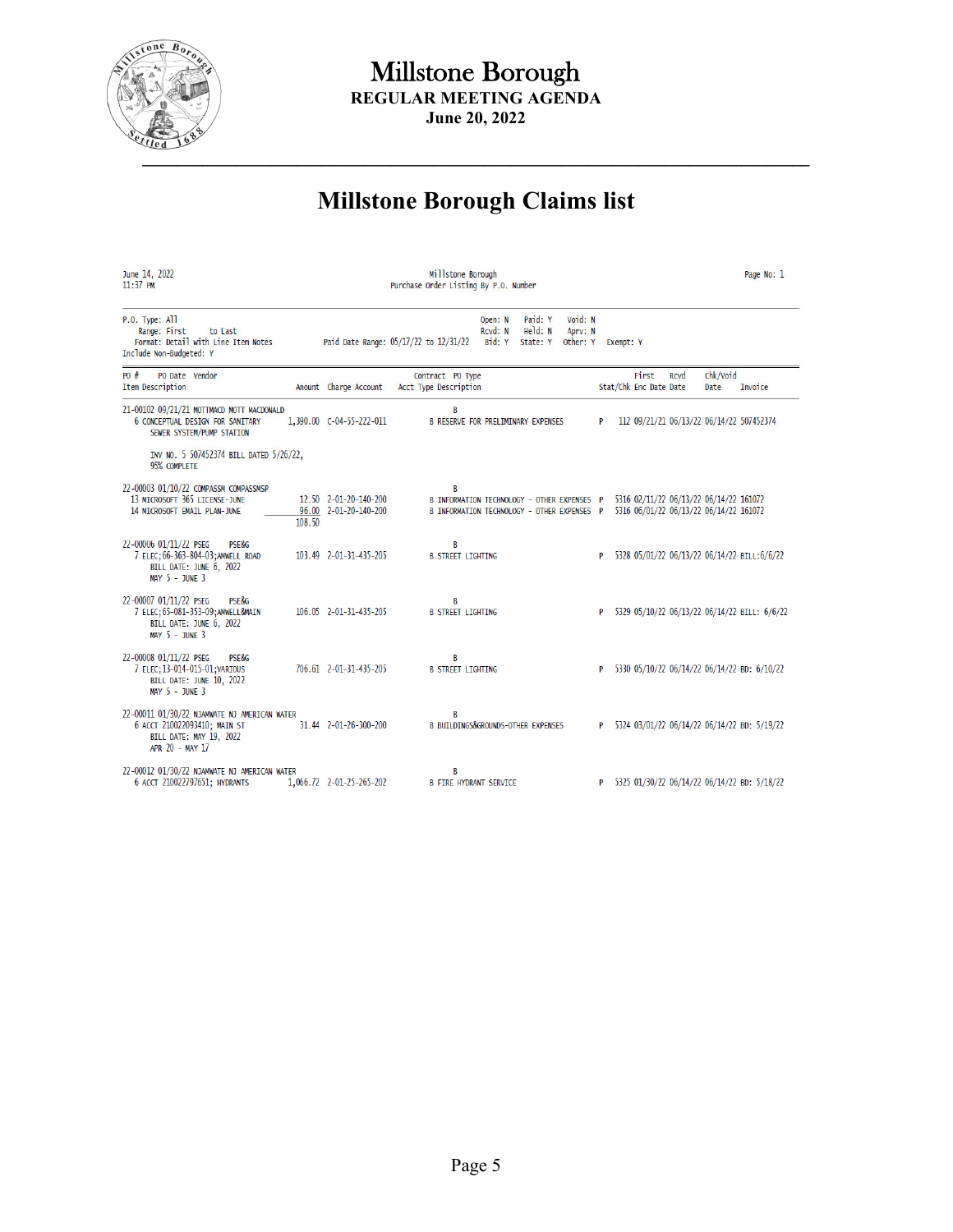

June 14, 2022<br>11:37 PM

# Millstone Borough<br>Purchase Order Listing By P.O. Number

Page No: 2

| PO#<br>PO Date Vendor<br>Item Description                                                                                                                                       | Amount Charge Account    | Contract PO Type<br>Acct Type Description          |   | First<br>Stat/Chk Enc Date Date | <b>RCVd</b> | Chk/Void<br>Date                         | <b>Invoice</b>                                   |
|---------------------------------------------------------------------------------------------------------------------------------------------------------------------------------|--------------------------|----------------------------------------------------|---|---------------------------------|-------------|------------------------------------------|--------------------------------------------------|
| 22-00012 01/30/22 NJAMWATE NJ AMERICAN WATER<br>BILL DATE: MAY 18, 2022<br>APR 20 - MAY 17                                                                                      | Continued                |                                                    |   |                                 |             |                                          |                                                  |
| 22-00013 01/30/22 COMCAST COMCAST<br><b>6 INTERNET/VOICE SERVICE</b><br><b>BILL DATE: MAY 11, 2022</b><br>$5/16 - 6/15$                                                         | 167.58 2-01-31-440-210   | B<br><b>B TELEPHONE</b>                            |   |                                 |             |                                          | P 5315 01/30/22 06/14/22 06/14/22 BD: 5/11/22    |
| 22-00018 02/09/22 VERIZONW VERIZON WIRELESS<br><b>6 WIRELESS COMMUNICATIONS</b><br>BILL DATE: MAY 25<br>APR 26-MAY 25                                                           | 214.06 2-01-31-440-210   | B<br><b>B TELEPHONE</b>                            |   |                                 |             |                                          | P 5313 02/09/22 06/13/22 06/13/22 9907364281     |
| 22-00019 02/11/22 REPUBLIC REPUBLIC SERVICES<br>6 SANITATION SERVICES; 9865002<br>FOR THE MONTH OF MAY                                                                          | 2,774.42 2-01-26-305-200 | R<br><b>B SANITATION-OTHER EXPENSE</b>             |   |                                 |             |                                          | P 5331 02/11/22 06/14/22 06/14/22 0865-002231780 |
| 22-00022 02/11/22 RLDATA R & L DATA CENTERS<br>7 MAY PAYROLL                                                                                                                    | 160.00  2-01-20-100-200  | R<br><b>B A&amp;E-OTHER EXPENSES</b>               |   |                                 |             | P 5332 02/11/22 06/13/22 06/14/22 106623 |                                                  |
| 22-00023 02/11/22 OFFENSTE STEPHEN OFFEN<br>9 LEGAL SERVICES FOR MAY                                                                                                            | 775.00 2-01-20-155-200   | B<br><b>B LEGAL-OTHER EXPENSES</b>                 | P |                                 |             | 5326 02/11/22 06/13/22 06/14/22 11210749 |                                                  |
| 22-00028 02/25/22 SUBURBAN SUBURBAN CONSULTING ENGINEERS<br>5 ENGINEERING SERVICES<br>PROFESSIONAL SERVICES FOR THE SEWER<br>PROJECT FOR THE PERIOD OF APRIL 30-JUNE<br>3, 2022 | 640.00 C-04-55-222-011   | B<br><b>B RESERVE FOR PRELIMINARY EXPENSES</b>     | P |                                 |             | 113 02/27/22 06/14/22 06/14/22 52939     |                                                  |
| 22-00031 03/03/22 AWCONTRA A.W. CONTRACTING<br>9 LANDSCAPE SERVICES - MAY<br>INV. 64184, 64269, 64549                                                                           | 259.89 2-01-26-300-200   | B<br><b>B BUILDINGS&amp;GROUNDS-OTHER EXPENSES</b> |   |                                 |             | P 5314 03/03/22 06/13/22 06/14/22 MAY    |                                                  |
| 22-00036 03/12/22 FRANKPOL FRANKLIN TOWNSHIP POLICE DEPT<br>6 POLICE SERVICES-MAY                                                                                               | 2,380.00 2-01-42-390-212 | R<br><b>B INTERLOCAL POLICE SERVICE</b>            |   |                                 |             | P 5319 03/12/22 06/13/22 06/14/22 2058   |                                                  |
| 22-00041 04/02/22 GANNETNJ GANNETT NJ NEWSPAPERS<br>5 LEGAL AD - 4/5-2022-001 ORD                                                                                               | 42.41 2-01-20-110-200    | B<br><b>B MAYOR &amp; COUNCIL-OTHER EXPENSES</b>   | P |                                 |             |                                          | 5320 04/02/22 06/13/22 06/14/22 0004606003       |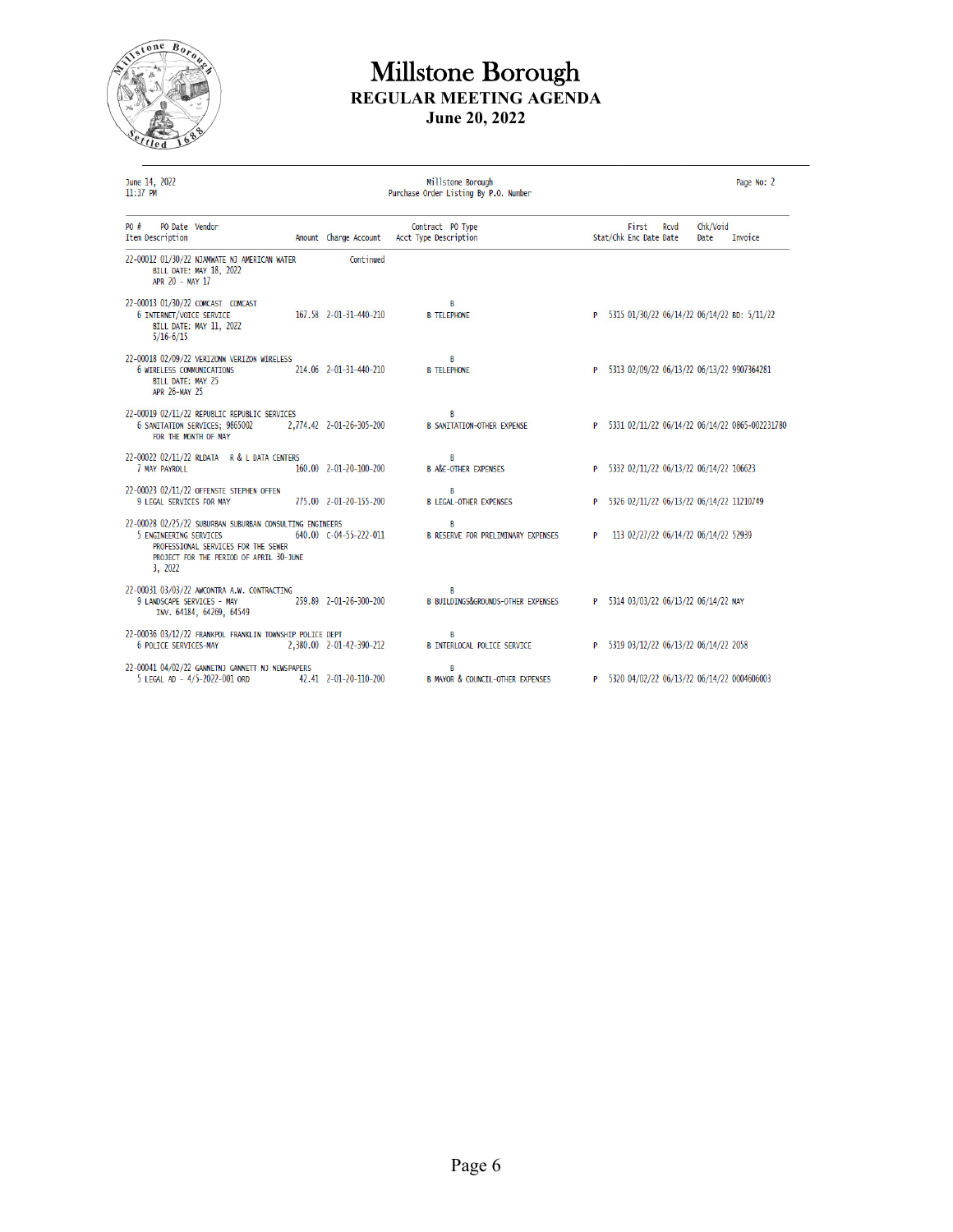

June 14, 2022<br>11:37 PM

Millstone Borough<br>Purchase Order Listing By P.O. Number

Page No: 3

| $P_0$ #<br>PO Date Vendor<br>Item Description                                                                                                                                                                             |        | Amount Charge Account              | Contract PO Type<br>Acct Type Description          |          | First<br>Stat/Chk Enc Date Date | Rcvd | Chk/Void<br>Date                         | Invoice                                    |
|---------------------------------------------------------------------------------------------------------------------------------------------------------------------------------------------------------------------------|--------|------------------------------------|----------------------------------------------------|----------|---------------------------------|------|------------------------------------------|--------------------------------------------|
| 22-00041 04/02/22 GANNETNJ GANNETT NJ NEWSPAPERS<br>6 LEGAL AD - 4/25 - 2022-002 ORD<br><b>INTRO</b>                                                                                                                      |        | Continued<br>48.26 2-01-20-110-200 | <b>B MAYOR &amp; COUNCIL-OTHER EXPENSES</b>        | P        |                                 |      |                                          | 5320 04/02/22 06/13/22 06/14/22 0004606003 |
| 7 LEGAL AD - 4/25 - BUDGET                                                                                                                                                                                                | 190.02 | 99.35 2-01-20-110-200              | <b>B MAYOR &amp; COUNCIL-OTHER EXPENSES</b>        | P        |                                 |      |                                          | 5320 04/02/22 06/13/22 06/14/22 0004606003 |
| 22-00054 04/12/22 SUBURBAN SUBURBAN CONSULTING ENGINEERS<br>4 ESCROW - COUNTRY CLASSIC<br>PROFESSTONAL SERVICES FOR THE PERTOD OF<br>APRIL 30-JUNE 3, 2022                                                                |        | 160.00 T-28-56-001-001             | B<br><b>B TRUST ESCROW EXPENSES</b>                |          |                                 |      | 1209 04/12/22 06/14/22 06/14/22 52938    |                                            |
| COUNTRY CLASSIC - VAN CLEEF ESCROW                                                                                                                                                                                        |        |                                    |                                                    |          |                                 |      |                                          |                                            |
| 22-00059 06/09/22 HILLSBOR HILLSBOROUGH BD OF EDUCATION<br>1 2021-2022 SCHOOL YR - MAY/<br>FINAL PAYMENT FOR 2021-22 SCHOOL YEAR                                                                                          |        | 204, 217.75 2-01-55-906-001        | <b>B LOCAL SCHOOL TAXES PAYABLE</b>                | <b>P</b> |                                 |      | 5312 06/09/22 06/09/22 06/09/22          |                                            |
| 22-00060 06/01/22 MAILBOX MAILBOX BUSINESS CENTER<br>1 TRASH PICK UP POST CARDS<br>166 POSTCARDS MAILED<br>\$97.94 POSTAGE<br>\$2.94 FOR STOCK<br>\$8.30 FOR COPIES<br>\$6.54 FOR LABELS<br>\$20.00 WORD PROCESSING/LABOR |        | 135.72  2-01-26-305-200            | <b>B SANITATION-OTHER EXPENSE</b>                  | P        |                                 |      | 5323 06/01/22 06/13/22 06/14/22          |                                            |
| 22-00061 06/01/22 SOMERREC SOMERSET COUNTY TREASURER<br>2 2022 RECYCLING-1ST OTR                                                                                                                                          |        | 1,128.08 2-01-26-305-200           | B<br><b>B SANITATION-OTHER EXPENSE</b>             | P.       |                                 |      | 5334 06/01/22 06/13/22 06/14/22 1ST QTR  |                                            |
| 22-00062 06/01/22 SDGSECUR SDG SECURITY<br>3 2ND QTR MONITORING/TESTING<br>$4/1/22 - 6/30/22$                                                                                                                             |        | 147.80 2-01-26-300-200             | B<br><b>B BUILDINGS&amp;GROUNDS-OTHER EXPENSES</b> | P        |                                 |      | 5333 06/13/22 06/13/22 06/14/22 22101257 |                                            |
| 4 AES FIRENET RADIO NETWORK<br>11/5/21-7/31/22                                                                                                                                                                            |        | 221.67 2-01-26-300-200             | <b>B BUILDINGS&amp;GROUNDS-OTHER EXPENSES</b>      | P        |                                 |      | 5333 06/13/22 06/13/22 06/14/22 22102510 |                                            |
| 5 SERVICE FOR ALARM ISSUES<br>5/24/22 SERVICE                                                                                                                                                                             |        | 407.50 2-01-26-300-200             | <b>B BUILDINGS&amp;GROUNDS-OTHER EXPENSES</b>      | P.       |                                 |      | 5333 06/13/22 06/13/22 06/14/22 22102997 |                                            |
|                                                                                                                                                                                                                           | 776.97 |                                    |                                                    |          |                                 |      |                                          |                                            |